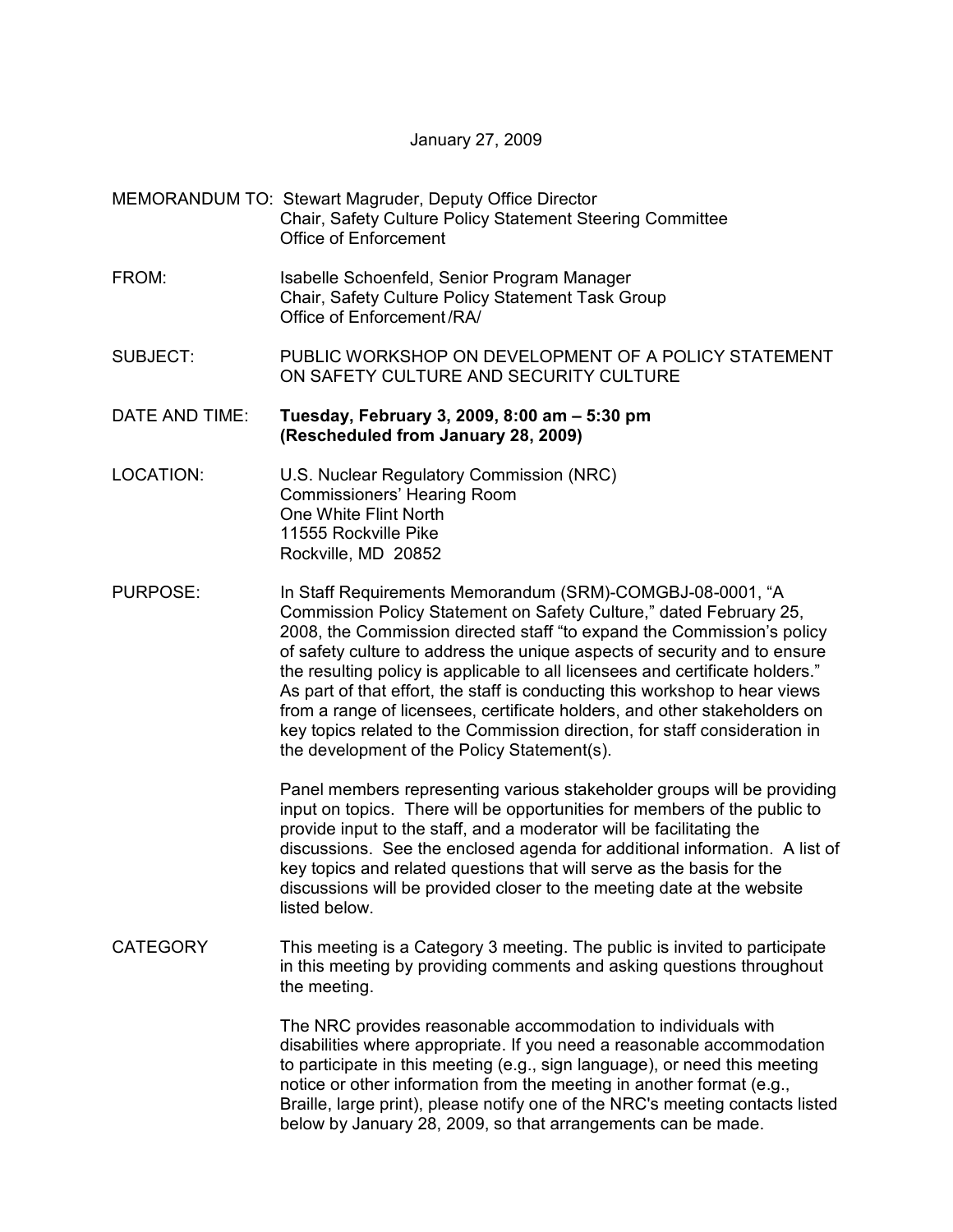Teleconferencing: Interested members of the public unable to travel to the NRC Headquarters may participate by telephone via a toll-free teleconference. For details, please call one of the NRC meeting contacts listed below or the toll-free number, 1-800-368-5642, and ask the operator for a connection to one of the meeting contacts. Those interested in participating in this meeting by teleconferencing should call or email one of the contacts as soon as possible, but by no later than January 30, 2009.

Webinar: For those unable to travel to NRC Headquarters, this meeting will be broadcasted as a Webinar over the Internet. Additional information on how to access the Webinar will be provided closer to the meeting date on the webpage mentioned below. Those interested in participating by Webinar should call or email one of the contacts as soon as possible, but no later than January 30, 2009.

- NOTE: Additional workshop materials, such as background information, discussion topics and key questions, and presentation materials, will also be posted at: http://www.nrc.gov/aboutnrc/regulatory/enforcement/safety-culture.html#meetings. Meeting participants are encouraged to check this page periodically before the workshop date to access all the meeting materials.
- REGISTRATION: All meeting attendees including attendees participating through either the Webinar or the teleconference bridge — should pre-register with one of the contacts listed below as soon as possible, but by no later than January 30, 2009. **(If you had pre-registered for the January 28th Workshop, you do not need to register again, unless there are changes from your original registration).**
- PARTICIPANTS: Participants from the NRC include the following:

 Chairman Dale E. Klein Martin Virgilio, Office of the Executive Director for Operations (OEDO) Cynthia Carpenter, Office of Enforcement (OE) Stewart Magruder, OE Isabelle Schoenfeld, OE Safety Culture Policy Statement Steering Committee members Safety Culture Policy Statement Task Group members

CONTACTS: June Cai 301-415-5192 june.cai@nrc.gov

ENCLOSURE: Workshop Agenda

cc w/encl: see next page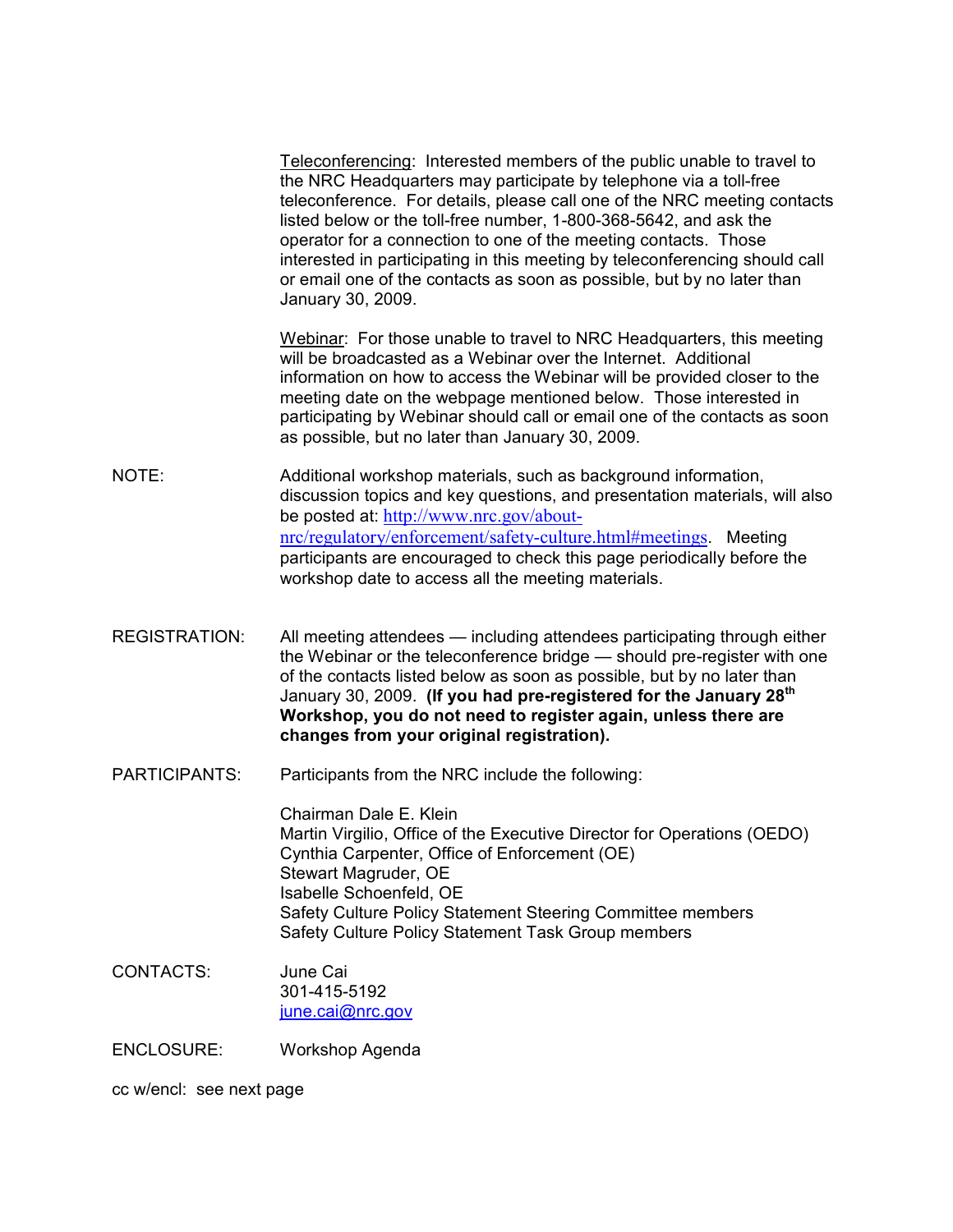## **Public Workshop on the Development of Safety Culture Policy Statement(s)**

### **AGENDA**

# **Tuesday, February 3, 2009**

| 8:00 am - 8:30 am                | <b>Registration/Open House</b>                                      | <b>One White Flint North</b><br><b>Commissioners' Hearing</b><br>Room                                         |
|----------------------------------|---------------------------------------------------------------------|---------------------------------------------------------------------------------------------------------------|
| $8:30$ am - 10:00 am             | Session 1 - Opening and Introduction                                | <b>One White Flint North</b><br><b>Commissioners' Hearing</b><br>Room/Webinar                                 |
|                                  | NRC Welcome & Introduction                                          | Martin Virgilio, Deputy                                                                                       |
|                                  |                                                                     | <b>Executive Director for</b><br>Materials, Waste, Research,<br>State, Tribal, and Compliance<br>Programs     |
|                                  | Chairman Dale E. Klein's Address to the<br>Workshop                 | Dale E. Klein, Chairman                                                                                       |
|                                  | Overview of NRC Safety Culture Activities                           |                                                                                                               |
|                                  |                                                                     | Cynthia Carpenter, Director,<br><b>Office of Enforcement</b>                                                  |
|                                  | Description of Development of Safety Culture<br>Policy Statement(s) | Stewart Magruder, Deputy<br>Director, Office of<br>Enforcement                                                |
|                                  | Definitions and Concepts                                            | Isabelle Schoenfeld, Chair,<br><b>Safety Culture Policy</b><br>Statement Task Group, Office<br>of Enforcement |
| 10:00 am - 10:15 am Ground Rules |                                                                     | <b>One White Flint North</b><br><b>Commissioners' Hearing</b><br>Room/Webinar                                 |
|                                  |                                                                     | L. Rakovan, Workshop<br>Facilitator, Office of the<br><b>Executive Director for</b><br>Operations             |

10:15 am - 10:30 am **Break**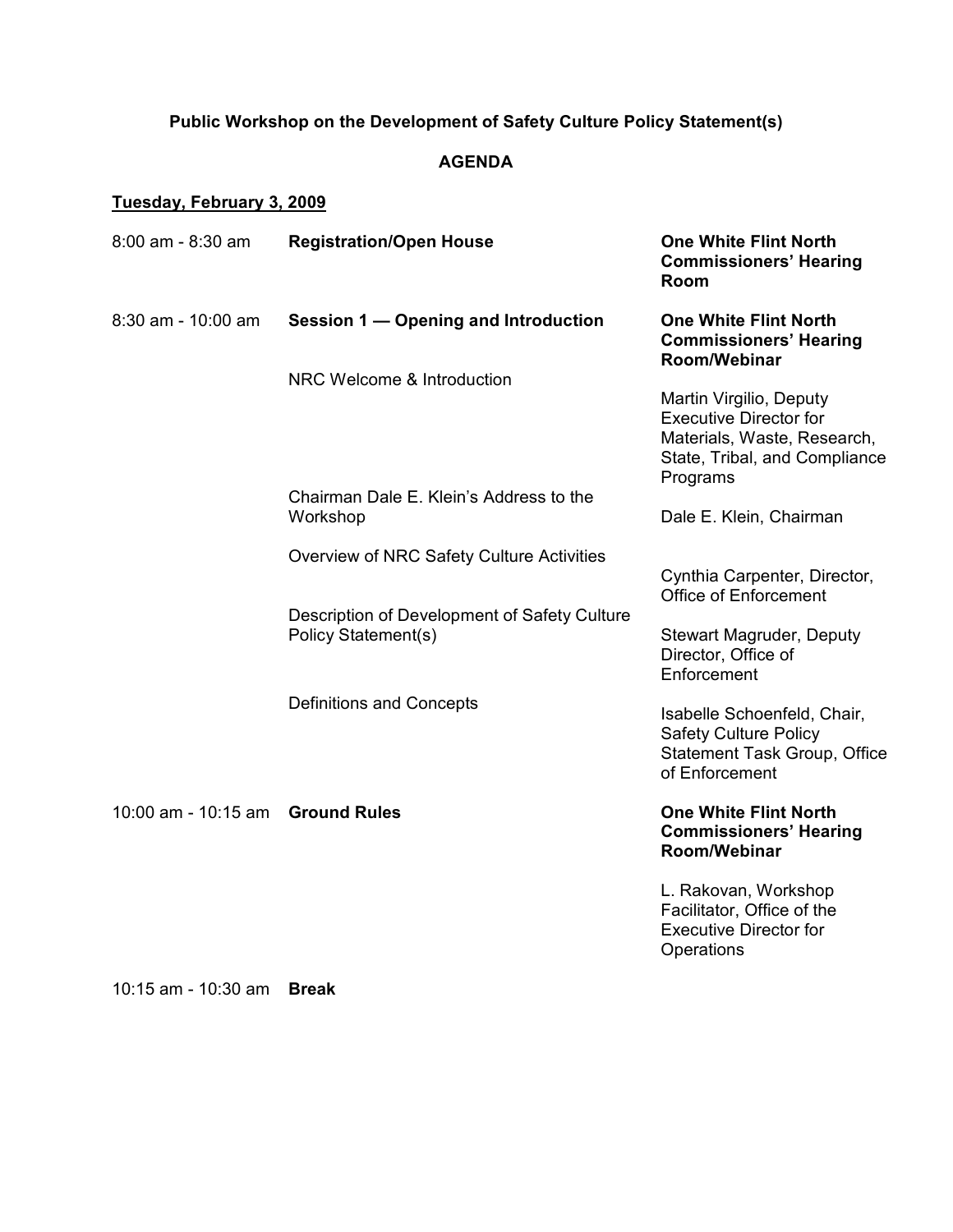| 10:30 am - 12:00 pm  | <b>Session 2 - Safety Culture/Security</b><br><b>Culture</b>                                                                                              | <b>One White Flint North</b><br><b>Commissioners' Hearing</b><br>Room/Webinar |
|----------------------|-----------------------------------------------------------------------------------------------------------------------------------------------------------|-------------------------------------------------------------------------------|
|                      | Should the NRC combine its<br>expectations for safety culture and<br>security culture or should the NRC keep<br>its expectations separate?                | <b>Panel Members</b>                                                          |
|                      | Initial Remarks by Panel Members                                                                                                                          |                                                                               |
|                      | Open Floor Question and Comment                                                                                                                           | <b>All Participants</b>                                                       |
| 12:00 pm $-$ 1:30 pm | Lunch                                                                                                                                                     |                                                                               |
| 12:00 pm $-$ 1:30 pm | <b>Open House Poster Session</b>                                                                                                                          | <b>One White Flint North</b><br><b>Commissioners' hearing</b><br>Room         |
| 1:30 pm $-$ 3:30 pm  | <b>Session 3A: Materials Area Considerations</b><br>How should NRC increase attention to<br>safety culture and security culture in the<br>materials area? | <b>One White Flint North</b><br><b>Commissioners' Hearing</b><br>Room/Webinar |
|                      | Initial Remarks by Panel Members                                                                                                                          |                                                                               |
|                      | Open Floor Question and Comment                                                                                                                           | <b>Panel Members</b>                                                          |
|                      |                                                                                                                                                           | <b>All Participants</b>                                                       |
| 1:30 pm - 3:30 pm    | <b>Session 3B: Reactors Area Considerations</b>                                                                                                           | One White Flint North,                                                        |
|                      | Does safety culture as applied to<br>reactors need to be strengthened?                                                                                    | 18th Floor Conference<br>Room/Teleconference                                  |
|                      | <b>Initial Remarks by Panel Members</b>                                                                                                                   |                                                                               |
|                      | Open Floor Question and Comment                                                                                                                           | <b>Panel Members</b>                                                          |
|                      |                                                                                                                                                           | <b>All Participants</b>                                                       |
| 3:30 pm - 3:45 pm    | <b>Break</b>                                                                                                                                              |                                                                               |